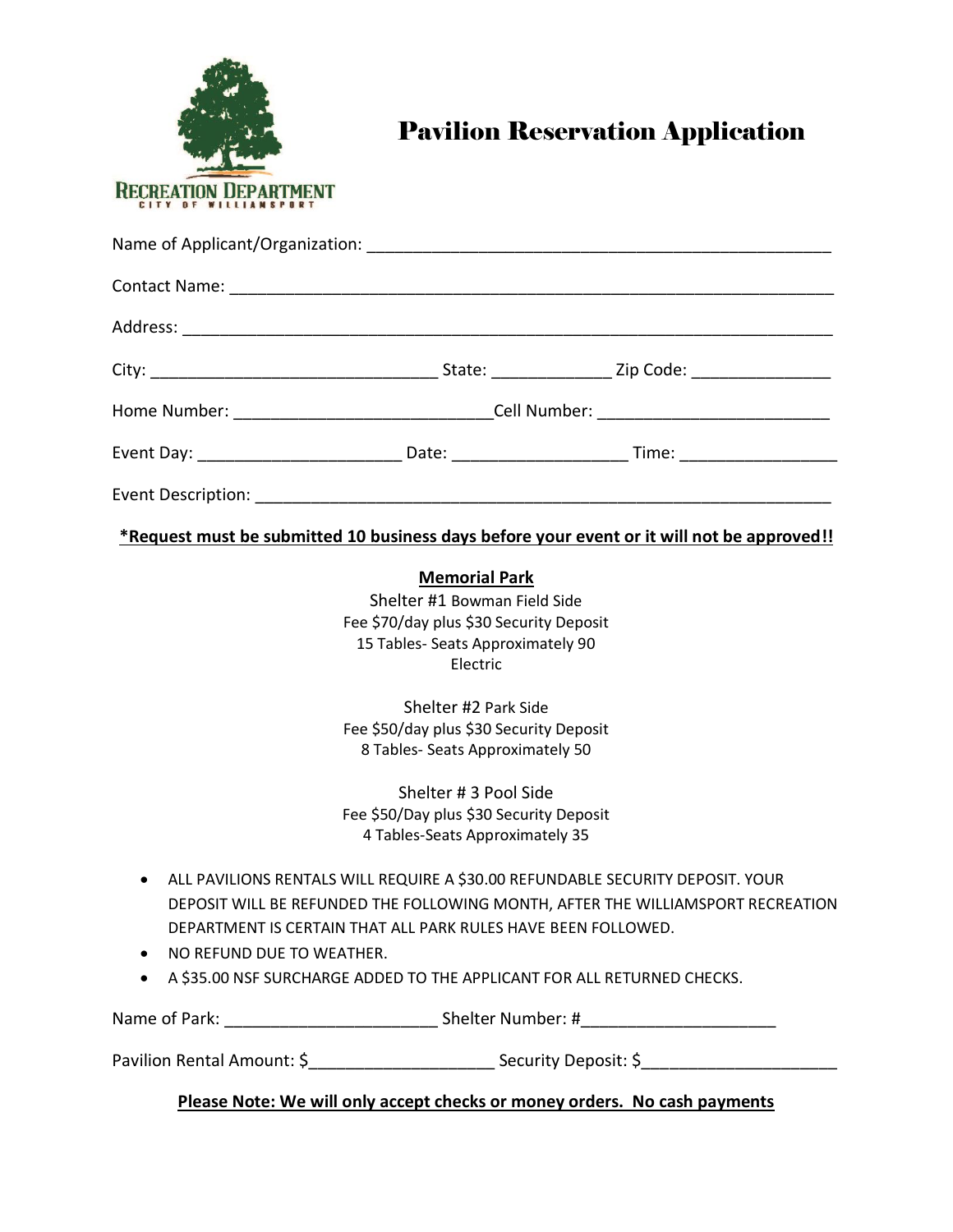

# Pavilion Reservation Application

Approximant Attendances:

**AN EVENT WITH 50 OR MORE PARTICIPANTS REQUIRES A SPEICAL EVENT PERMIT FROM THE CITY OF WILLIAMSPORT CODES DEPARTMENT. THERE IS A \$50.00 FEE TO OBTAIN A SPECIAL EVENT PERMIT. OTHER SPECIAL REQUEST OR NEEDS FOR YOUR EVENT MAY REQUIRE OTHER PERMITS AND/OR THE PAYMENT OF OTHER FEES. ALL PERMITS CAN BE TAKEN OUT IN THE CODES DEPARTMENT (570)-327-7517 LOCATED IN THE BASEMENT OF CITY HALL.**

Please notify the Recreation Director immediately with any last minute changes or requests. Your changes or requests may not be honored. Please contact 570-327-7510 or 570-447-2307. Any emergency that may arise during the rental please contact the City of Williamsport Police Department at 570-327-7560.

I have reviewed the rules and regulations governing the use of pavilions and general park usage. I understand that failure to abide by the rules and regulations could result in denial of future applications. My signature below signifies my pledge to adhere to these rules and regulations.

Signature of Applicant

\_\_\_\_\_\_\_\_\_\_\_\_\_\_\_\_\_\_\_\_\_\_\_\_\_\_\_\_\_\_\_\_\_\_

\_\_\_\_\_\_\_\_\_\_\_\_\_\_\_\_\_\_\_\_\_\_\_\_\_\_\_\_\_\_\_\_\_

Date of Application

\_\_\_\_\_\_\_\_\_\_\_\_\_\_\_\_\_\_\_\_\_\_\_\_

Printed Name of Applicant

### **Application should be returned to:**

City of Williamsport Attn: Recreation Department 1550 West Third Street Williamsport, PA 17701